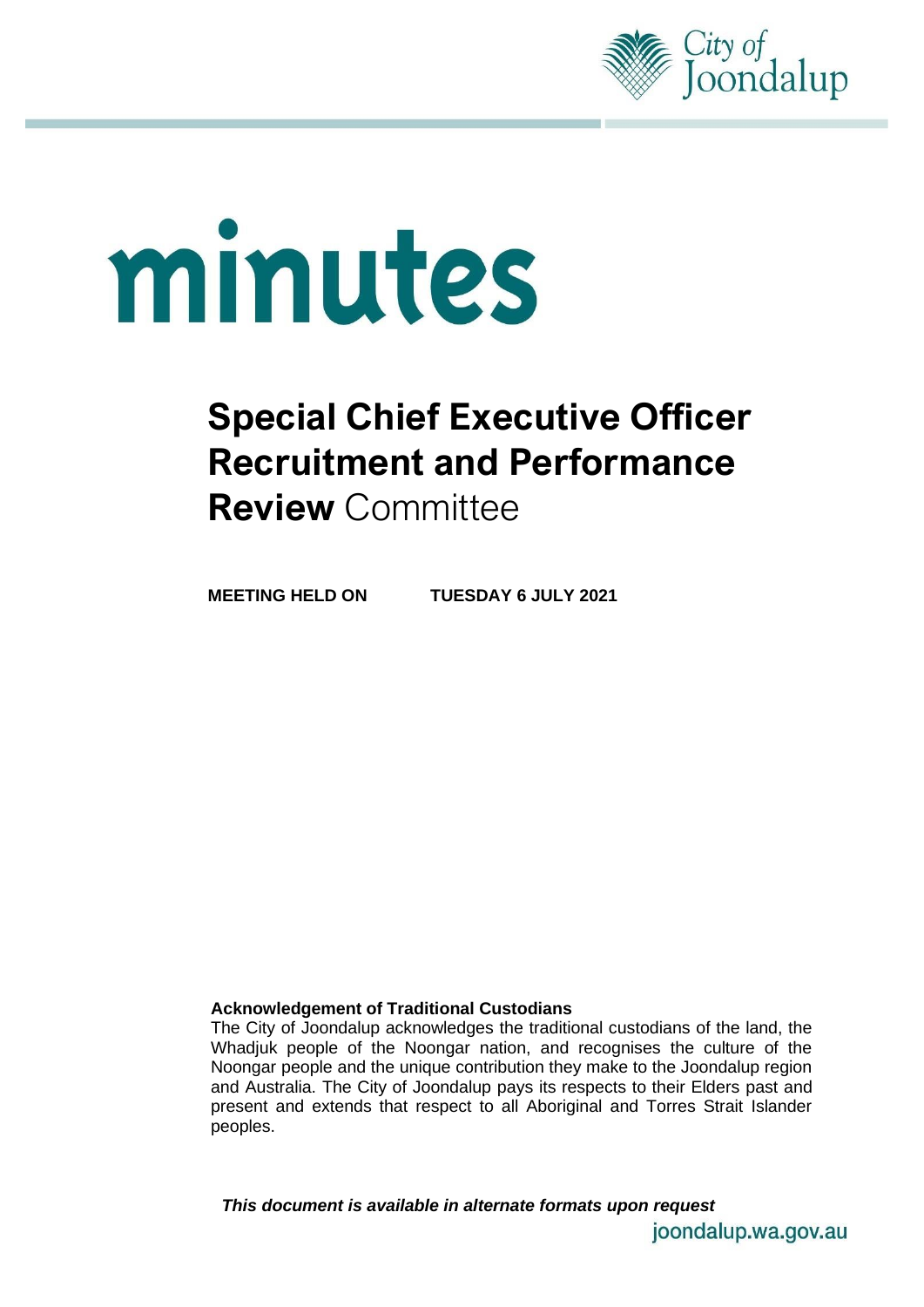# **TABLE OF CONTENTS**

| <b>ITEM</b><br>NO. | TITLE                                                                                                     | <b>PAGE</b><br>NO. |
|--------------------|-----------------------------------------------------------------------------------------------------------|--------------------|
|                    | <b>ACKNOWLEDGEMENT OF TRADITIONAL CUSTODIANS</b>                                                          | 3                  |
|                    | <b>DECLARATION OF OPENING</b>                                                                             | 3                  |
|                    | DECLARATIONS OF FINANCIAL INTEREST / PROXIMITY<br><b>INTEREST / INTEREST THAT MAY AFFECT IMPARTIALITY</b> | 4                  |
|                    | <b>APOLOGIES AND LEAVE OF ABSENCE</b>                                                                     | 4                  |
|                    | ANNOUNCEMENTS BY THE PRESIDING MEMBER WITHOUT<br><b>DISCUSSION</b>                                        | 4                  |
|                    | <b>IDENTIFICATION OF MATTERS FOR WHICH THE MEETING MAY</b><br><b>BE CLOSED TO THE PUBLIC</b>              | 4                  |
|                    | <b>PETITIONS AND DEPUTATIONS</b>                                                                          | 4                  |
|                    | <b>REPORT</b>                                                                                             | 5                  |
| 1                  | CONFIDENTIAL - CONSULTANT TO SUPPORT CHIEF EXECUTIVE<br>OFFICER PERFORMANCE REVIEW COMMITTEE              | 5                  |
|                    | <b>CLOSURE</b>                                                                                            | $\overline{7}$     |
|                    |                                                                                                           |                    |

### **Note:**

Clause 15.10 of the City's *Meeting Procedures Local Law 2013* states:

*This local law applies generally to committee meetings except for clause 7.1 in respect of members seating and clause 7.8 in respect of limitation on members speaking.*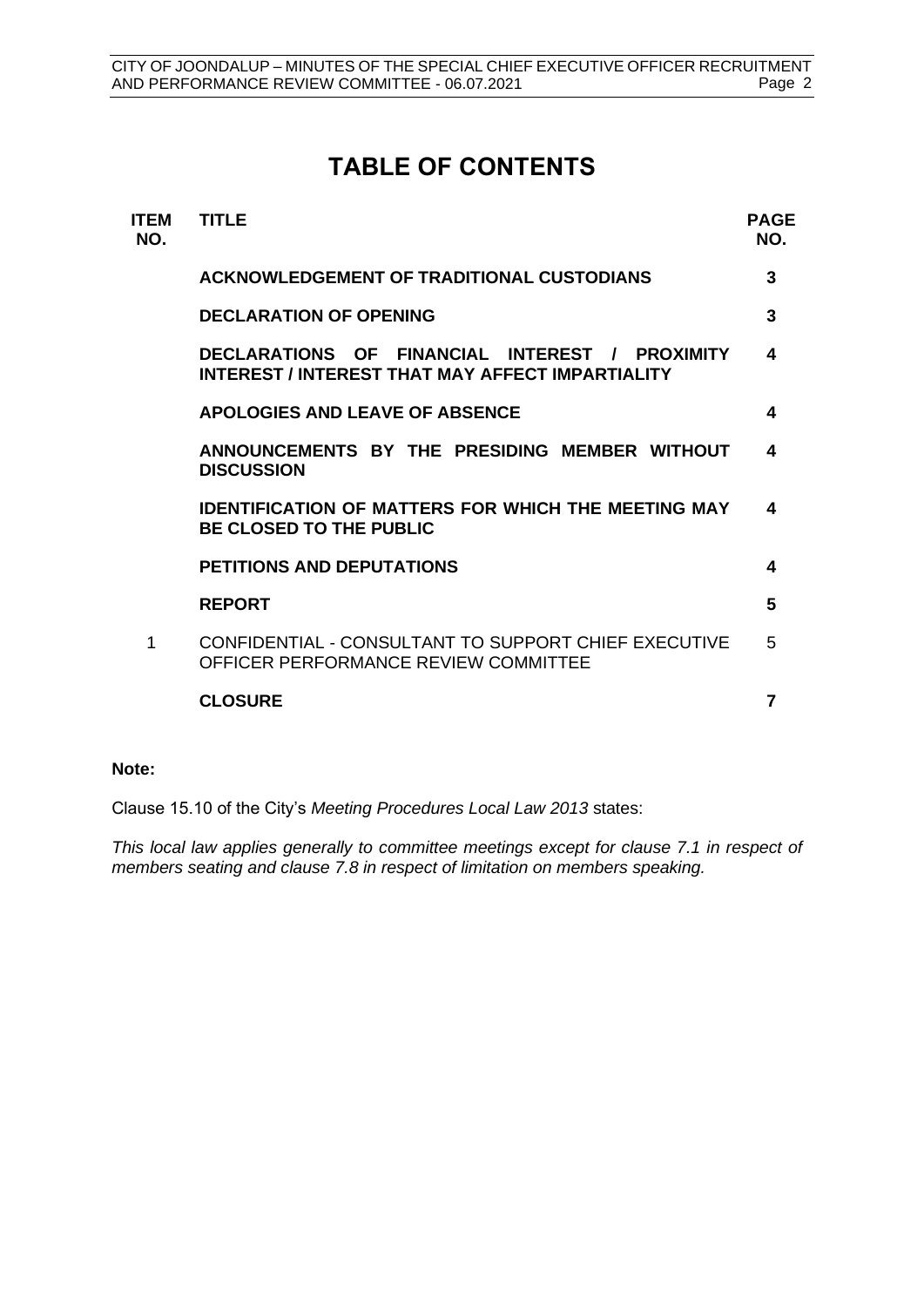# **CITY OF JOONDALUP**

**MINUTES OF THE SPECIAL CHIEF EXECUTIVE OFFICER RECRUITMENT AND PERFORMANCE REVIEW COMMITTEE MEETING HELD IN CONFERENCE ROOM 1 JOONDALUP CIVIC CENTRE, BOAS AVENUE, JOONDALUP ON TUESDAY 6 JULY 2021.**

### **ATTENDANCE**

### **Committee Members**

Cr Russ Fishwick, JP *Presiding Member* Mayor Hon. Albert Jacob, JP *Deputy Presiding Member* Cr Russell Poliwka Cr Kerry Hollywood Cr Philippa Taylor Cr John Chester Cr Christine Hamilton-Prime *Deputising for Cr John Raftis*

### **Observers**

Cr Tom McLean, JP Cr Suzanne Thompson

### **Officers**

Mr Jamie Parry **Director Governance and Strategy** Mr Brad Sillence Manager Governance Mr Glenn Heaperman Manager Human Resources

# <span id="page-2-0"></span>**ACKNOWLEDGEMENT OF TRADITIONAL CUSTODIANS**

Prior to the opening of the Chief Executive Officer Recruitment and Performance Review Committee meeting, the Presiding Member acknowledged the traditional custodians of the land.

# **DECLARATION OF OPENING**

<span id="page-2-1"></span>The Presiding Member declared the meeting open at 5.45pm.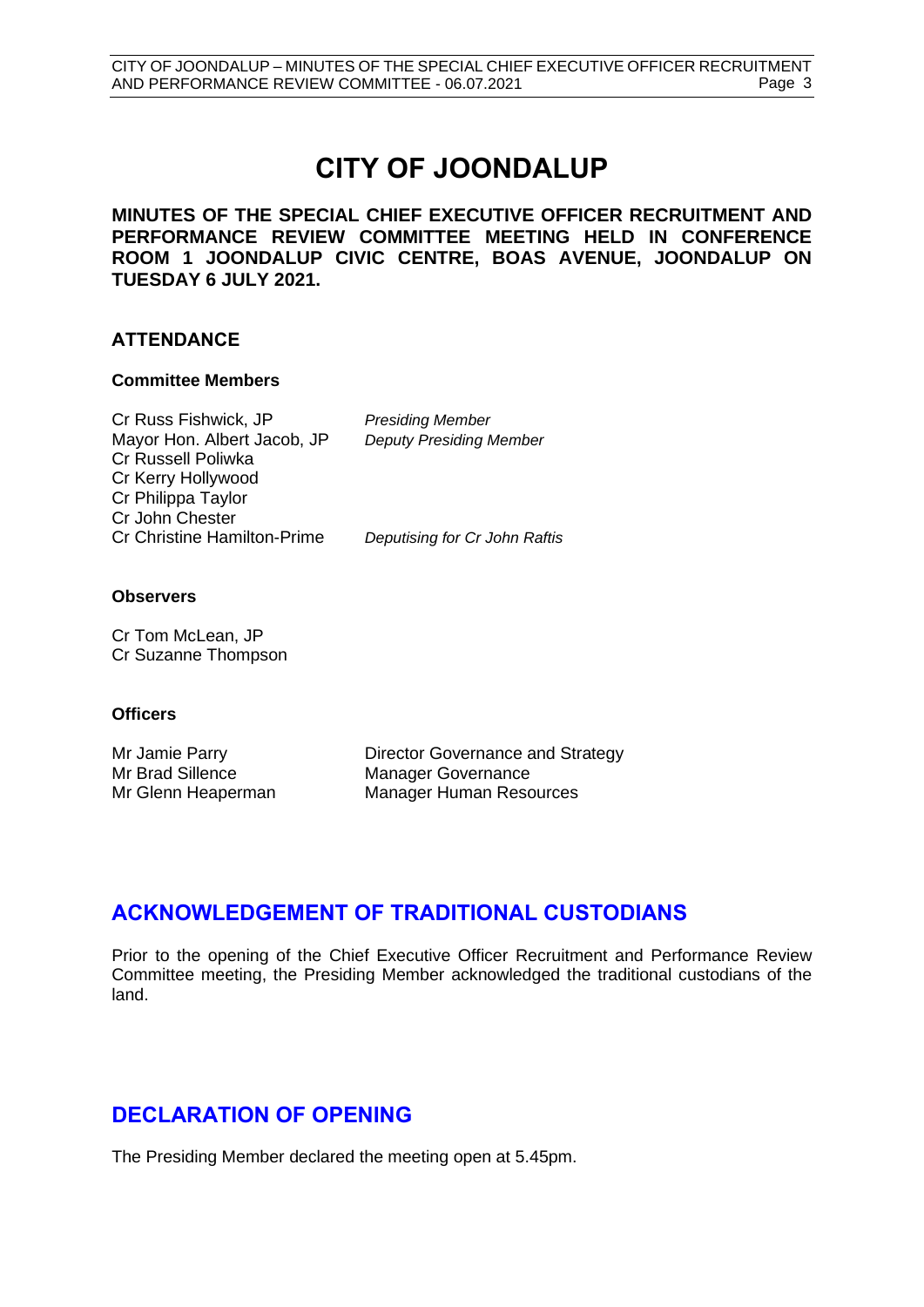# **DECLARATIONS OF FINANCIAL INTEREST / PROXIMITY INTEREST / INTEREST THAT MAY AFFECT IMPARTIALITY**

### **Disclosures of Financial Interest**

| <b>Name / Position</b>                          | Mr James Pearson, Chief Executive Officer.                                                             |  |
|-------------------------------------------------|--------------------------------------------------------------------------------------------------------|--|
| Item No. / Subject                              | Item 1 – Confidential – Consultant to Support Chief Executive Officer<br>Performance Review Committee. |  |
| <b>Nature of Interest</b>   Financial Interest. |                                                                                                        |  |
| <b>Extent of Interest</b>                       | Mr Pearson holds the position of Chief Executive Officer.                                              |  |

**Disclosures of interest affecting Impartiality**

| <b>Name / Position</b>    | Mr Jamie Parry, Director Governance and Strategy.                                                      |  |
|---------------------------|--------------------------------------------------------------------------------------------------------|--|
| Item No. / Subject        | Item 1 – Confidential – Consultant to Support Chief Executive Officer<br>Performance Review Committee. |  |
| <b>Nature of Interest</b> | Interest that may affect impartiality.                                                                 |  |
| <b>Extent of Interest</b> | Due to the nature of Mr Parry's employment relationship with the<br><b>Chief Executive Officer.</b>    |  |

# <span id="page-3-0"></span>**APOLOGIES AND LEAVE OF ABSENCE**

### **Apology**

Cr John Raftis

### **Leave of Absence Previously Approved**

Cr John Logan 22 July to 8 August 2021 inclusive.

# <span id="page-3-1"></span>**ANNOUNCEMENTS BY THE PRESIDING MEMBER WITHOUT DISCUSSION**

Nil.

# <span id="page-3-2"></span>**IDENTIFICATION OF MATTERS FOR WHICH THE MEETING MAY BE CLOSED TO THE PUBLIC**

In accordance with Clause 5.2 of the City's *Meeting Procedures Local Law 2013*, this meeting was not open to the pubic.

# <span id="page-3-3"></span>**PETITIONS AND DEPUTATIONS**

Nil.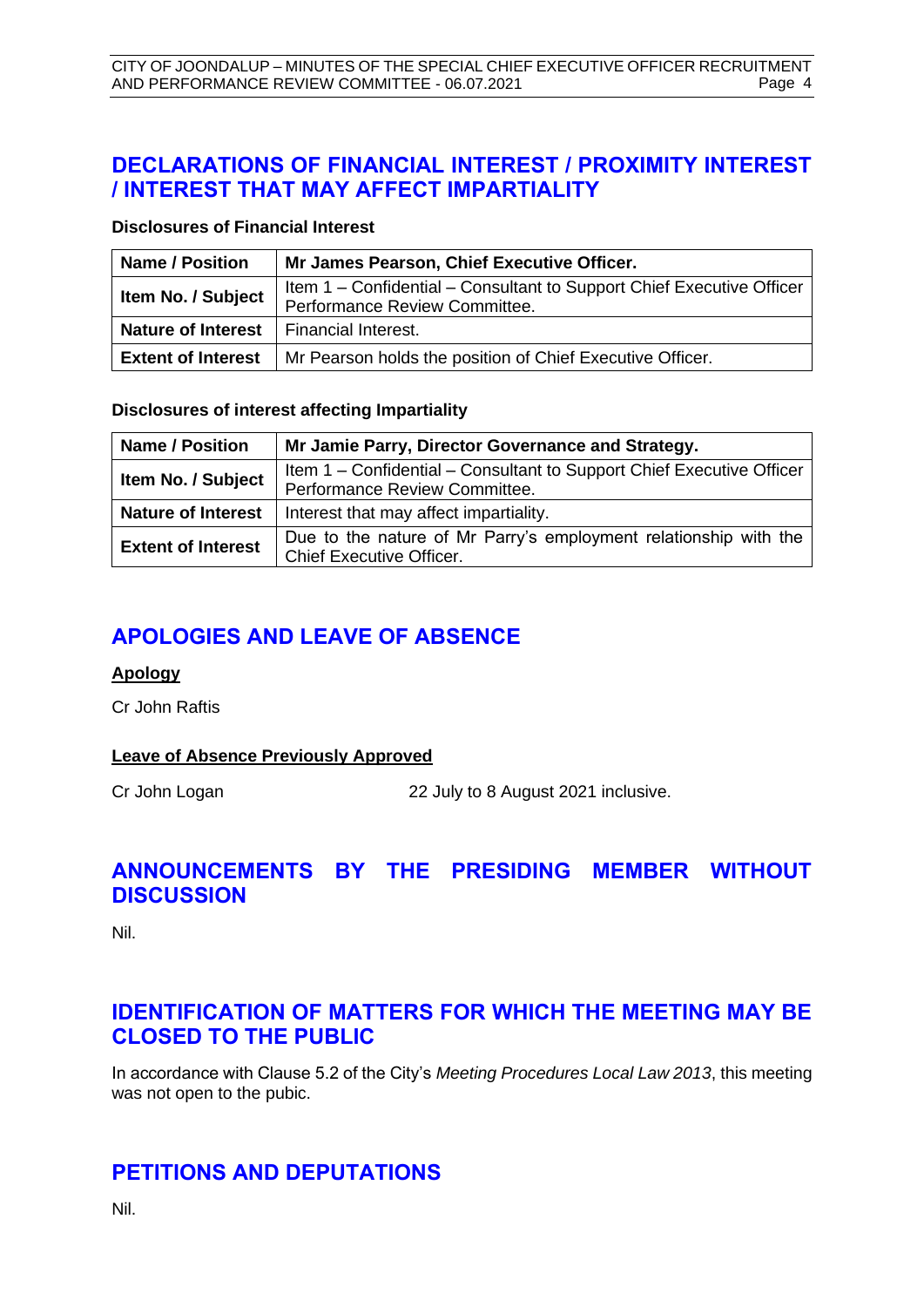# <span id="page-4-0"></span>**REPORT**

### **Disclosure of Financial Interest**

| <b>Name / Position</b>    | Mr James Pearson, Chief Executive Officer.                            |
|---------------------------|-----------------------------------------------------------------------|
| Item No. / Subject        | Item 1 – Confidential – Consultant to Support Chief Executive Officer |
|                           | Performance Review Committee.                                         |
| <b>Nature of Interest</b> | <b>Financial Interest.</b>                                            |
| <b>Extent of Interest</b> | Mr Pearson holds the position of Chief Executive Officer.             |

**Disclosure of interest affecting Impartiality**

| <b>Name / Position</b>    | Mr Jamie Parry, Director Governance and Strategy.                     |  |
|---------------------------|-----------------------------------------------------------------------|--|
| Item No. / Subject        | Item 1 – Confidential – Consultant to Support Chief Executive Officer |  |
|                           | Performance Review Committee.                                         |  |
| <b>Nature of Interest</b> | Interest that may affect impartiality.                                |  |
| <b>Extent of Interest</b> | Due to the nature of Mr Parry's employment relationship with the      |  |
|                           | <b>Chief Executive Officer.</b>                                       |  |

# <span id="page-4-1"></span>**ITEM 1 CONFIDENTIAL - CONSULTANT TO SUPPORT CHIEF EXECUTIVE OFFICER PERFORMANCE REVIEW COMMITTEE**

| <b>WARD</b>                           | All                                                                                                                                                                                              |                                                                       |  |
|---------------------------------------|--------------------------------------------------------------------------------------------------------------------------------------------------------------------------------------------------|-----------------------------------------------------------------------|--|
| <b>RESPONSIBLE</b><br><b>DIRECTOR</b> | Mr Jamie Parry<br>Director Governance and Strategy                                                                                                                                               |                                                                       |  |
| <b>FILE NUMBERS</b>                   | 74574                                                                                                                                                                                            |                                                                       |  |
| <b>ATTACHMENT</b>                     | Attachment 1                                                                                                                                                                                     | Summary of Respondents to Consultancy<br><b>Request for Quotation</b> |  |
|                                       | Attachment 2                                                                                                                                                                                     | Submissions to Consultancy Request for<br>Quotation                   |  |
|                                       | Attachment 3                                                                                                                                                                                     | Chief Executive Officer Performance<br>Review - Timetable 2021        |  |
| <b>AUTHORITY / DISCRETION</b>         | Executive - The substantial direction setting and oversight<br>role of Council, such as adopting plans and reports,<br>accepting tenders, directing operations, setting and<br>amending budgets. |                                                                       |  |

This report is confidential in accordance with Section 5.23(2)(a) of the *Local Government Act 1995*, which permits the meeting to be closed to the public for business relating to the following:

*(a) a matter affecting an employee or employees.*

A full report is provided to elected members under separate cover. The report is not for publication.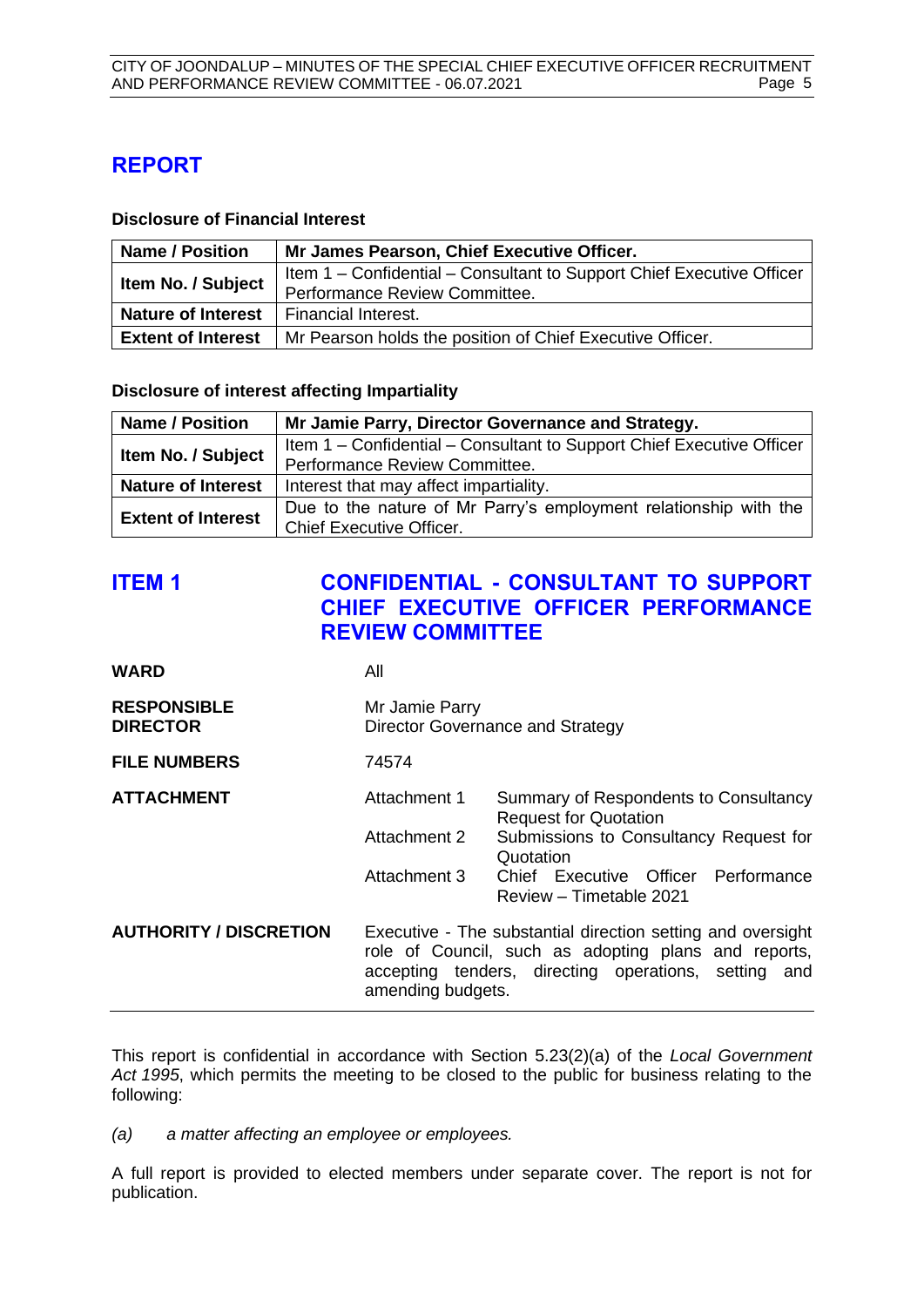### **OFFICER'S RECOMMENDATION**

That the Chief Executive Officer Recruitment and Performance Review Committee REQUESTS that the consultant appointed as the external and independent human resource expert for the Chief Executive Officer Recruitment and Performance Review Committee to consult with and seek guidance from and to facilitate the review of the Chief Executive Officer's performance for 2021, including assistance in the development and/or variation of the Key Performance Indicators, as a consequence of the performance review be

**MOVED Cr Taylor, SECONDED Cr Chester that the Chief Executive Officer Recruitment and Performance Review Committee REQUESTS that the consultant appointed as the external and independent human resource expert for the Chief Executive Officer Recruitment and Performance Review Committee to consult with and seek guidance from and to facilitate the review of the Chief Executive Officer's performance for 2021, including assistance in the development and/or variation of the Key Performance Indicators, as a consequence of the performance review be the Helen Hardcastle Trust trading as Learning Horizons.**

### **The Motion was Put and CARRIED (6/1)**

**In favour of the Motion:** Cr Fishwick, Mayor Jacob, Crs Chester, Hamilton-Prime, Hollywood and Taylor. **Against the Motion:** Cr Poliwka.